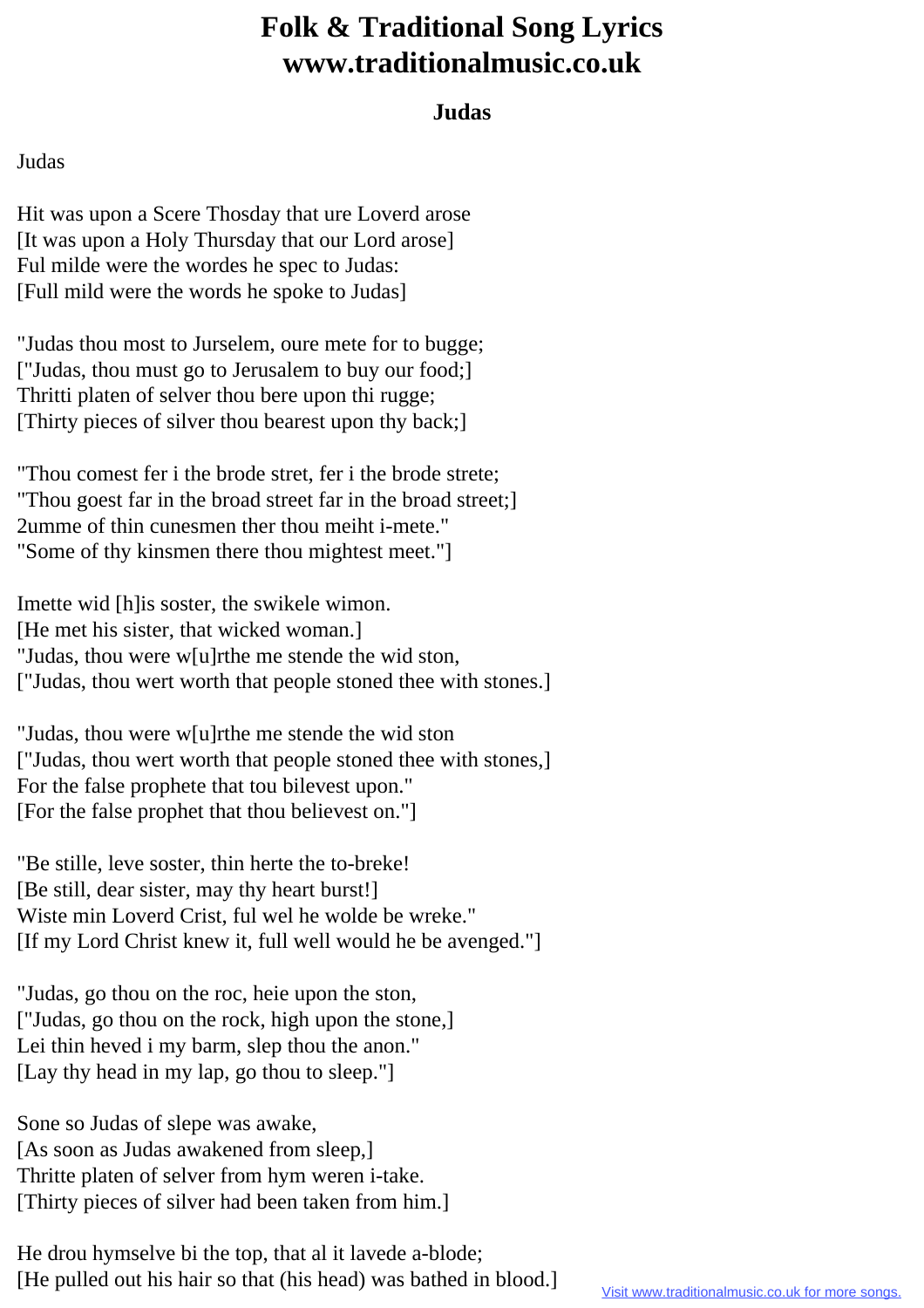The Jewes out of Jurselem awenden he were wode [The Jews of Jerusalem thought he was mad.]

Foret hym com the riche Jeu that heihte pilatus [Toward him came the rich Jew that was called Pilate] "Wolte sulle thi Loverd that heite Jesus?" ["Wilt thou sell thy Lord that men call Jesus?"]

"I nul sulle my Loverd for nones cunnes eihte, ["I will not sell my Lord for any kind of ware,] Bote hit be for the thritti platen that he me bitaihte." [Unless it be for the thirty pieces that he entrusted to me."]

"Wolte sulle thi Lord Crist for enes cunnes golde?" ["Wilt thou sell thy Lord Christ for any kind of gold?"] "Nay, bote hit be for the platen that he habben wolde." ["Nay, unless it be for the (silver) pieces that he entrusted to me."]

In him cum ur Lord gon, as [H]is postles setten at mete- [Our Lord came walking in as His apostles sat at table-] "Wou sitte ye, postles, ant wi nule ye ete? ["How is it that ye sit, apostles, and why will ye not eat?]

"Wou sitte ye, postles, ant wi nule ye ete? ["How is it that ye sit, apostles, and why will ye not eat?] Ic am abouht ant i-sold to-day for oure mete" [I am bought and sold today for your food."]

Up stod him Judas: "Lord, am I that [free]? [Up stood Judas: "Lord, am I that [man]?] I nas never o the stude ther me the evel spec." [I was never in the place where people spoke evil of thee."]

Up him stod Peter, ant spec wid al [h]is mihte- [Up stood Peter, and spoke with all his strength-] "Thau Pilatus him come wid ten hundred cnihtes, ["Though Pilate himself came with ten hundred knights,]

"Thau pilatus him come wid ten hundred cnihtes, ["Though Pilate himself came with ten hundred knights,] Yet ic wolde, Loverd, for thi love fihte." [Yet I would, Lord, for thy love fight"]

"Stille thou be, Peter. Wel I the i-cnowe; ["Be still, Peter. Well I know thee:] Thou wolt fursake nie thrien ar the coc him crowe" ["Thou wilt forsake me thrice ere the cock crow"]